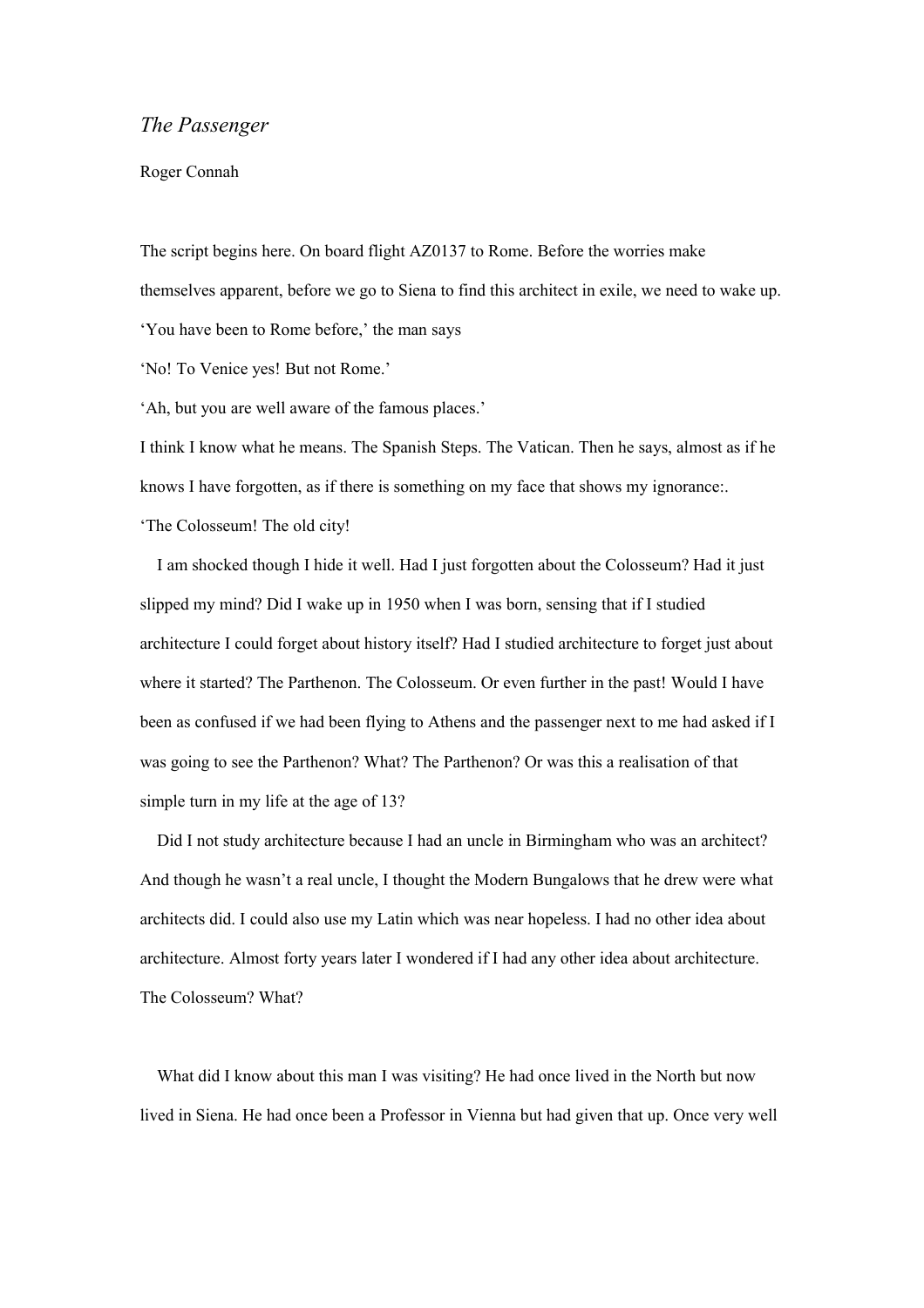known amongst the post-war younger Finnish architects during the 1960s and 1970s, he was now almost regularly dismissed from the critical histories.

 His story didn't seem simple but I felt I had to make it as simple as possible. For me he was in exile. And for anyone who had consistently used architecture as an exile, as an alibi, his story had to be interesting. I imagined his passion greater than mine, so ordinary were my thoughts, so tired had I become of anything connected with architecture. Was this to be a rude awakening?

 One of the clearest films I remember from my years at Cambridge was Michaelangelo Antonioni's film, The Passenger. The story, the possibility of picking up another's passport by chance, the possibility of assuming the identity of this person and forgetting one's real identity, fascinated me. I have never stopped thinking of some variation of this story. I now realised that the *Passenger* on the flight AZ 0138 to Rome and the *Passenger* at the Cambridge Arts Theatre were necessary coincidences. By visiting this architect in Siena I was re-tracing what I felt was lost in the twentieth century. And I too had become a passenger to the century.

Before we get to Rome and take the train to Florence I feel I must explain my worry. I am, and it is increasing, worried about worrying. Organised but oppositional, this worry may be a form of coping with difficulties that have come since childhood. But worry to me also demonstrates intense self-doubt, intense questioning. In a way it is a game of censorship played on the person closest to you, yourself. If it implies a future, worry has only one fall back, death itself. If it is a reaction, a strong coping strategy, it must accept selflessness, it must recognise the lack of passion, the loss of drive. If it is a nagging activity that must always be ridiculed, it has never been so for me. Worrying occupies so much in any day that it quite simply blocks out any other worrying. In this the worrier is safe. People often trifle with worriers, dismiss them, ask them to drink more, play more, go out more. Worrying can turn on-days into off-days, or more happily, turn sadness into joy. But I agree with the psychotherapist who is reminding me of all this. We just don't do enough worrying about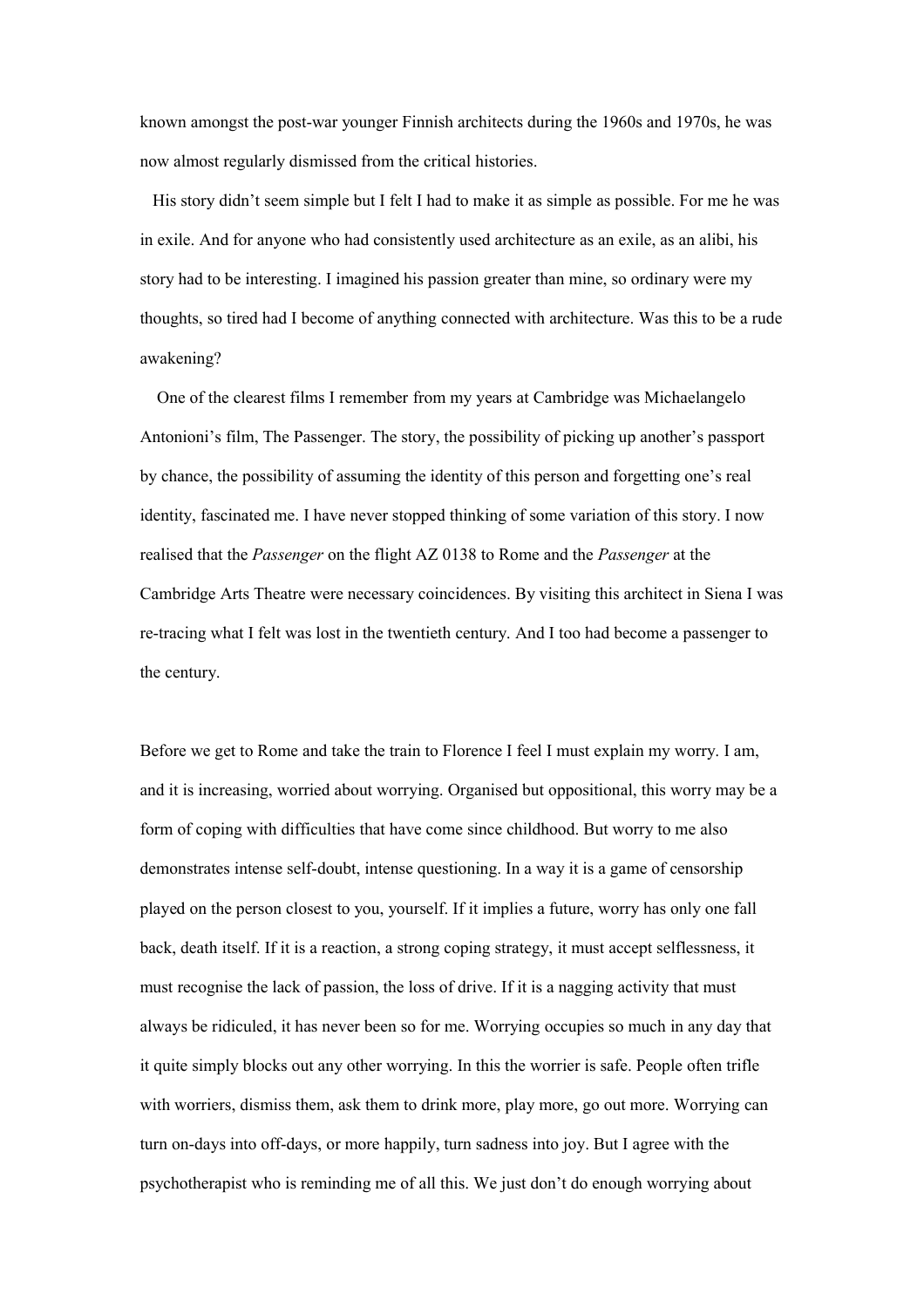worrying. Of course if I want to make a success of this visit to the architect, if I want to understand exile and architecture, I should be doing more worrying about architecture itself. This I promise to attempt when I reach my destination. But right now I am looking down at my Italian shoes, the pale tan leather and wonder why they look so shabby so quickly. Now *that*, the psychotherapist says, is worrying.

 There are apparently more respectable worries which we think make our simpler worries a little ridiculous. If so, this is the other worry I have right now. If writers can set out to write a life, or put a life into words, could the architect build his life, or put a life into buildings? Was this the sort of question I could put to a once-renownned Finnish architect, exiled or not, worried or not about philosophy, architecture or, possibly, his liver?

The non-stop train that I need to take into Rome is hourly. Pity the traveller that just misses that hour. The espresso I take served in a small glass has medicinal associations. After almost an hour of heat and humidity, thoughts cannot turn to architecture. Instead I have this ridiculous idea of meeting the architect dressed in shorts. Why this should be ridiculous in a temperature of 35 celsius I cannot say, but the psychotherapist informs us that such concerns demonstrate an 'internal openness to the essential strangeness within every person'. Personally I think this is more direct. Architects, many in the twentieth century, surely have often turned out their own work from that essential strangeness within them. Woud I ever get this far in my discussions with this Finnish architect, whom I once shared a sauna with – silently and unspeakingly - many years back?

 Car cars cars! I find the Florence train and from the window leaving Rome I glimpse a motorcycle crash. The traffic continues to weave and I notice the words on the cover of the book I have with me by Adam Philips: "a telling, engaging, brilliantly, amusingly and unsettling book…almost provocatively casual." Was it still possible to be provocatively casual in architecture and remains seriously interesting? The landscape sent a message: if you missed it, you missed the history of the suburbs in any European town. The light was fierce, the sun still high at this late afternoon hour. It was five o'clock. The train approached Chiusi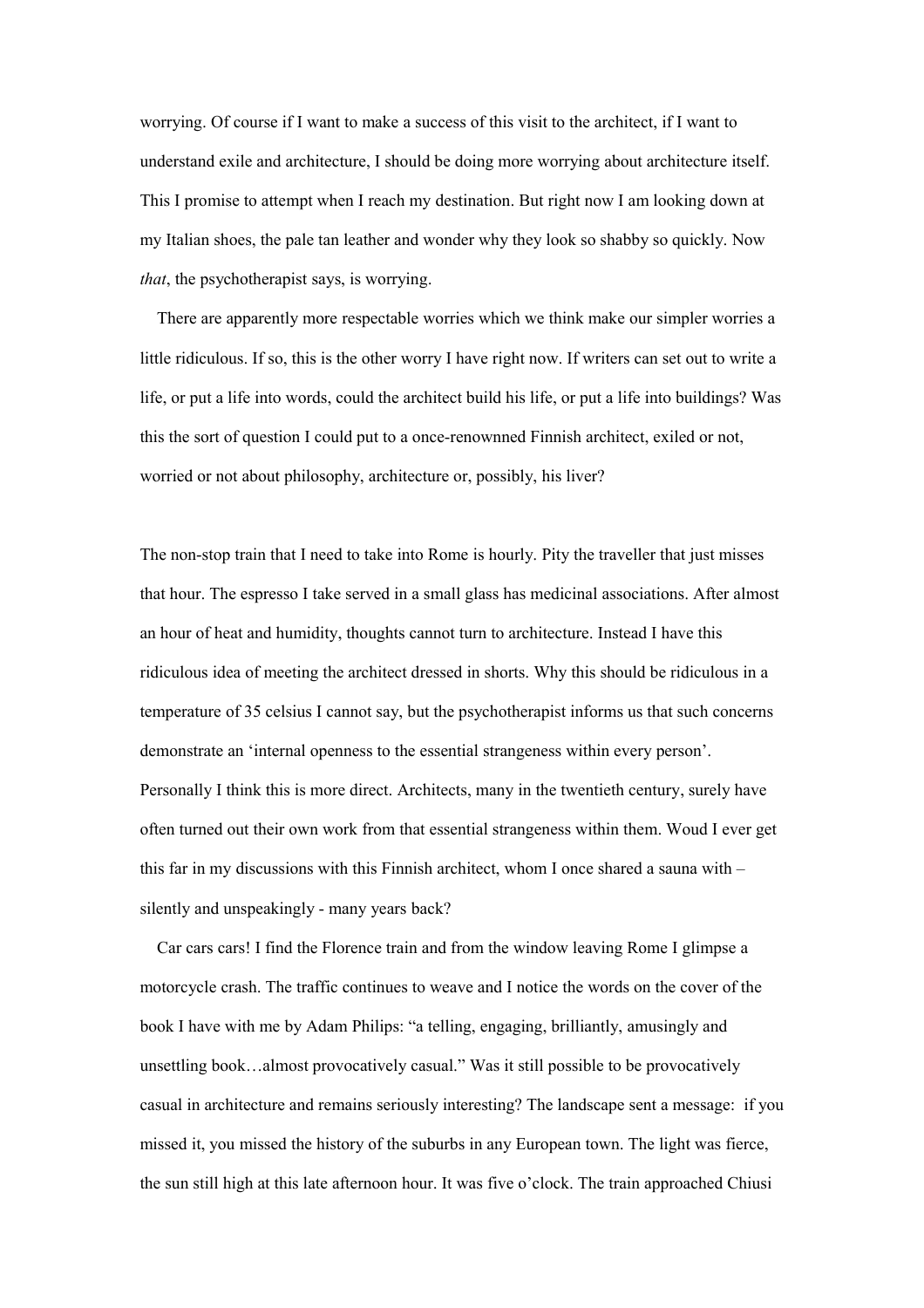where I was to change for Sinalunga. There I was to telephone again. I would be met by a young boy or an older woman. They'd recognise me.

 I made a quick mental summary of worry. Why an architect? Why a man apart? Why live in three countries? Lapland, Austria, Italy? Why the philosophy project: from boredom, passion, outrage or revenge? Why the exile? Out of indifference, desire, dissatisfaction, or arrogance? Why the rejection of home? And why do these worry me?

 The station immediately imposed upon me some feeling on the monastery, of isolation. It was comfortable to wait in its emptiness, shaded from the heat. The white walls, the wooden slatted benches looked as if they waited for the one person who wanted to spend the rest of their life there. I wanted to hang onto the dignity of the waiting room. The dead too would be treated with such respect. The craft was spare but not without delicacy. It was difficult to imagine it bettered, anywhere in the world.

 She did find me. Outside the Sinalunga station. An older lady. No sooner had we turned out of the station piazza we were climbing. The drive of 10 kilometres to the architect-in-exile was quietly spectacular. And the space at the station stayed with me as we travelled along what my daughter called 'swishy' roads up into the lush olive slopes and hills of Tuscany.

 We try some conversation. Spare but it works. *Architetto Timo, molto intelligente, molto studioso. Moltto secluso.* It is not difficult to work out the exile implied in the words, an exile so close to myself that I shiver with expectation. The thrill of closing out luxury is everywhere. We arrive, pass olive trees, along the winding gravel and sand road. High up and lo and behold, from behind a wall, there's the *gentile architetto* to greet me. And yes, he's in shorts!

He's lost weight and looks fitter than ever. I could not remember the heavier person I met in Hvittrask outside Helsinki some 16 years ago. Nor did I recognise the figure from the lectures. We quietly shook hands. There was nothing else to do. There were no questions. Good food? Good journey? Instead: should we sit here? Within five minutes we were sitting in the green veranda at the top of the flight of outer stairs into the kitchen. There was no time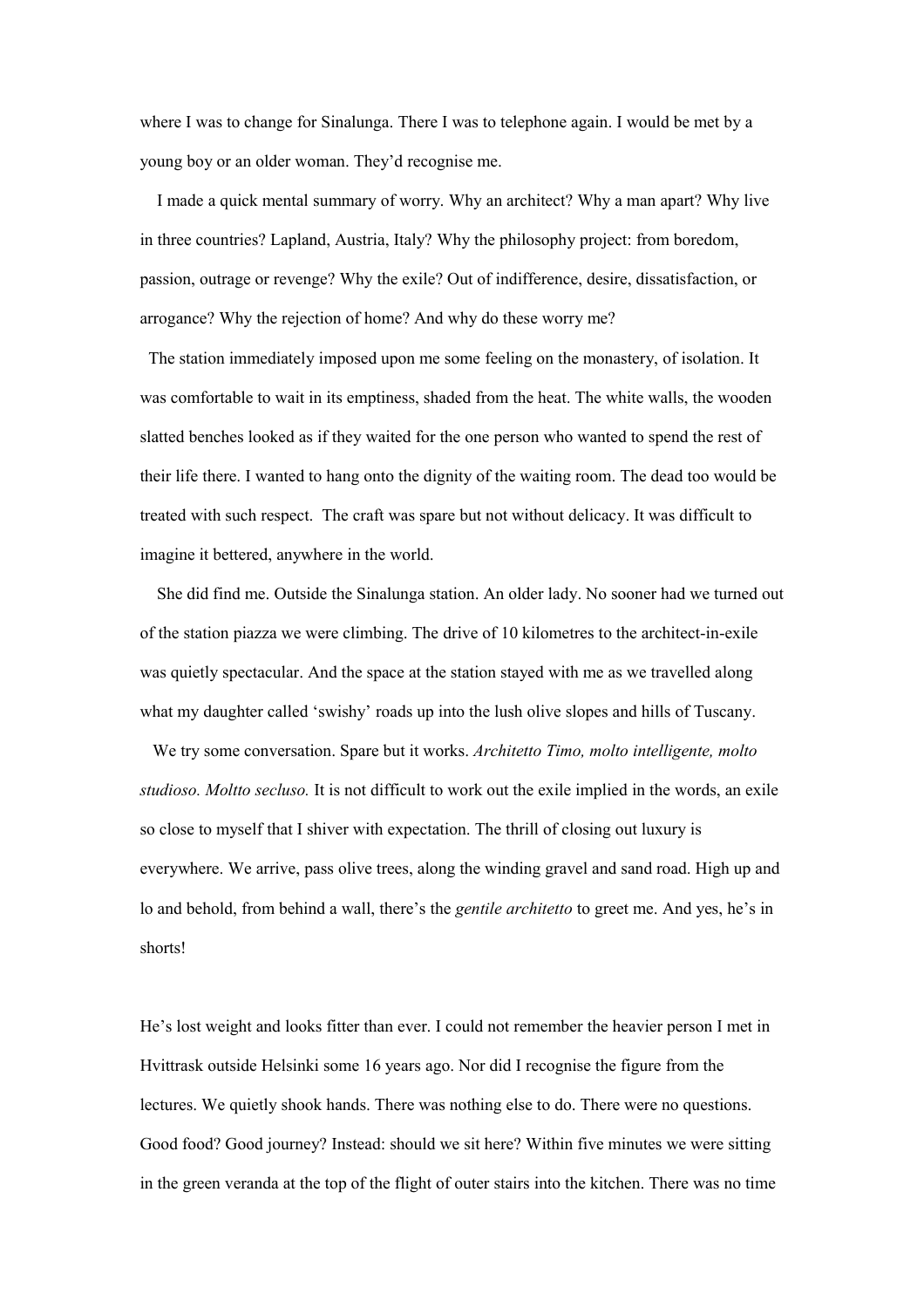to fetch the mineral water. Our conversations began instantly. Any other ceremony was redundant. I was immediately relieved and when I gave the Glenlivet he announced that he had given up alcohol. We laughed. Whether this was a message to the past, to the heavier days I wasn't sure. So many of his generation had demonised alcohol and been made demonic themselves. Hallucination had theorized their architecture, practice had swerve between yachting and drinking. The stories merged. The Finnish architects hynotised themselves, some went silly with abstinence, some binged and died. He had, I was glad to notice, survived both.

 Already the possibility of good red or a malt later, settled everything. He got up for the mineral water a full half hour after I had arrived. I was gagging for it. Our conversations were not structured but they kept returning to two main areas, or worries, as I liked to think of them: the problematics and errors in metaphysics on architecture and the inevitability of disbelief. I must admit I was thrilled at the possibility of trying to understand dissatisfaction and disenchantment. Life and architecture rarely came together this way. His colleagues thought him a touch insane to stop practising architecture. If they thought it a betrayal, he said, were they not betraying themselves? He had a right surely, after 15 years as a Professor in the world's most conservative and possibly nepotistic academy to retire, to think, to write, to read. Why should such a decision be considered suspect or, worse, madness?

 As we talked, lizards dropped through the foliage as if in a game someone had zapped them to earth. Crickets made up the evening noise. The aeroplanes, he said, for once were too distant to be heard. On and on the conversations went, back and forth. It didn't seem important to discuss my own disblief, or the worrying over worrying. And though I hadn't seen myself as a disbeliever or a madman, coincidences became more prominent. Both of us were trying to return to zero, both drinking mineral water, both silent finally.

The house is simple, the kitchen entered via the brick steps. To the left a bedroom doubling as a private study, reading area with library and television. Off the kitchen, far right, a long generous corridor which leads to the study and the two guest bedrooms. All three rooms on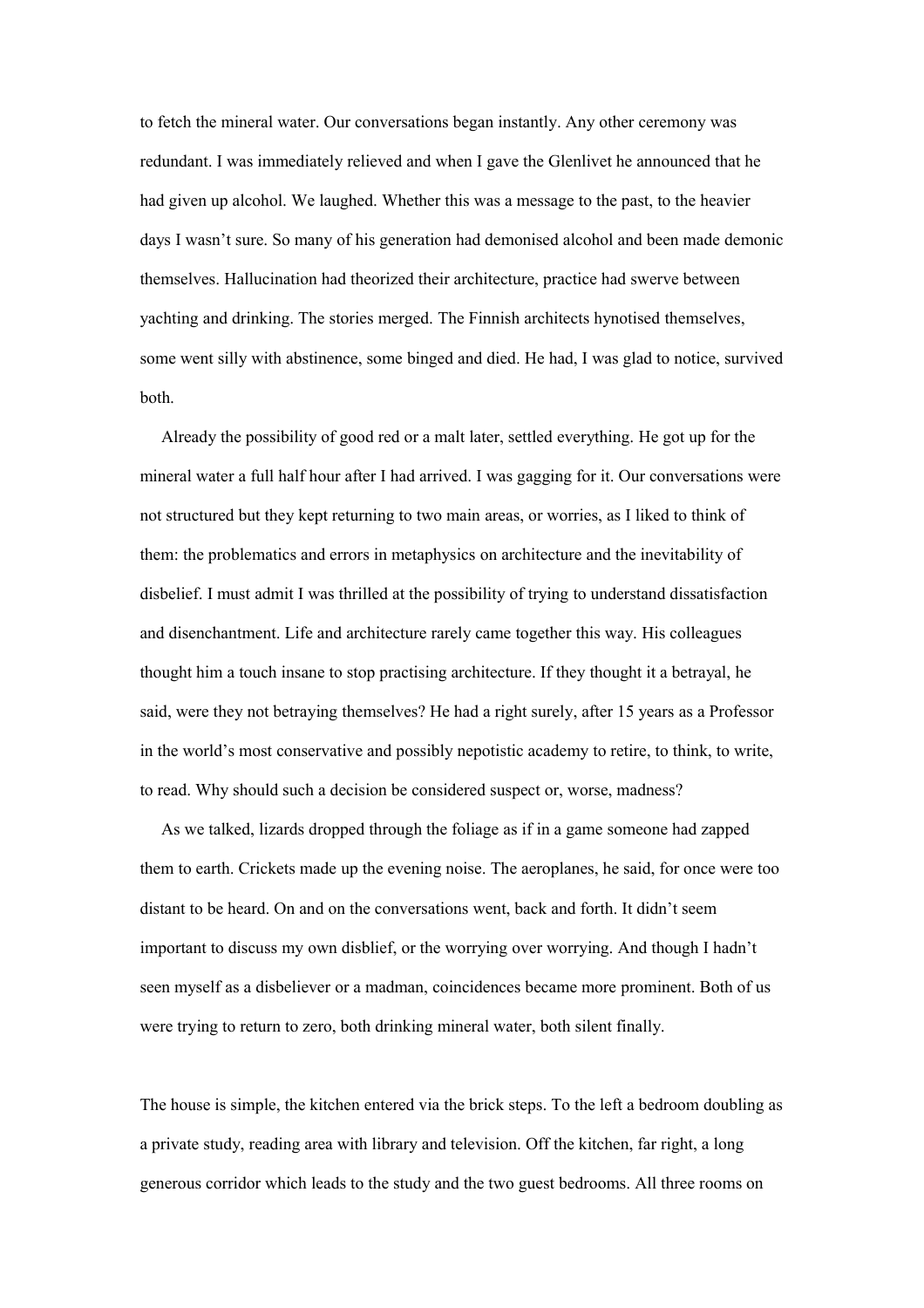the right and on the left a continuous bookshelf, curving somewhat under the weight of the tomes: travel, silence, cities and architecture in various languages.

 The kitchen I have come to like the best. We prepare food together. All the utensils are exposed as in any country kitchen set against red ceramic tiles. All the stainless steel pots and pans rhythmically arranged, their tops resting. Spices, two bowls, a simple drying rack, whisky, brandy and a couple of bottles of wine on the top shelf, I felt myself back in the waiting room at the station.

 The huge table – wooden – can take the food, the few books and papers that we may use but in fact never do, a hat, the mineral water. Here we sit and eat the salad. This we pepare together, directly, from one bowl to another. Salting it and then oiling it. The cherries are kept in water. We dip our hands into the bowl. Never forced, nothing ritualistic, probably as near zero as we can get. I imagine the monastic side of this exile and this architect and probably exaggerate it, emphasing the simplicity. For someone who admits to being an arrogant young prize-winning architect, for someone who now needs all the time he can get for his own project and reading, this seems as expected. Yet there's more than I imagine, more to it than meets the eye. Something here challenges me, just as living in India challenged the last six years of my own life since returning from India. And to this day, years later, it's the kitchen that still holds this challenge. And it's the India within that continues.

 At the supermarket I had bought the following. I classici di Giovanni Rana, tortelli freschi ai carciofi, ai funghi porcini, Molino e pastificio Fara San Martino dal 1887 no. 91. Orecchiette, i ripieni preziosi alibert-cappelletti alla carne, miscela de caffe torrefatto/macinato espresso napoletano, caffé Kimbo. Is this ridicule brought on by the exile or the circumstance? Is this questioning borught on by the possibility of ridiculing your own self? I read Emil Cioran's words from the 1930s. So normal can his extreme words appear, so difficult it is to register astonishment. I see the passengers emerging from the railway station. 'At the edge of life' Cioran writes, 'everything is an occasion of death. You die because all there is and all there isn't. Every experience in this case is a leap into nothingness.' It's page 9, number 9, of the volume I am reading. The coincidences are clear. In calm, we can ridicule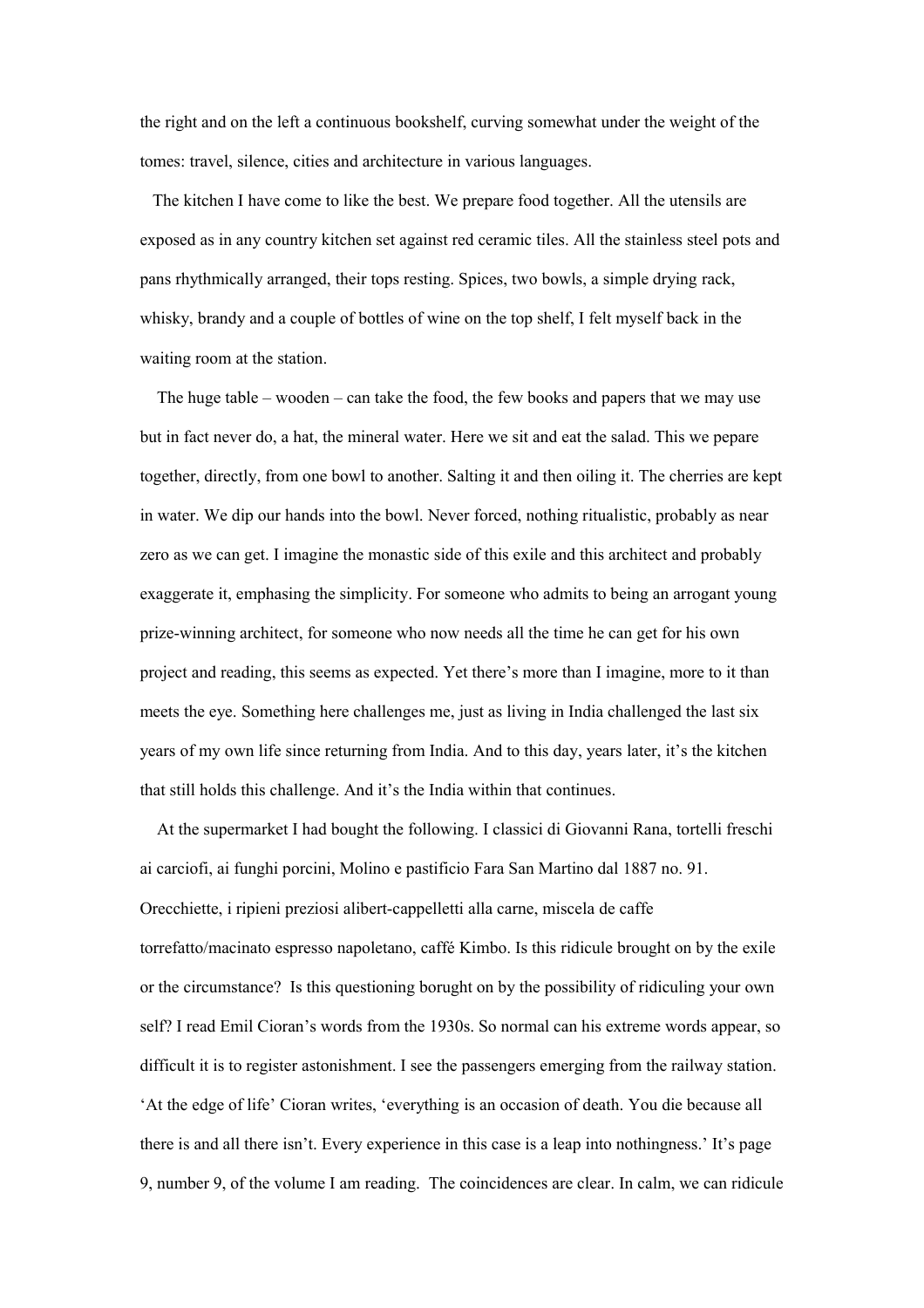the exile that keeps pulling us away from each other. Until the coincidences are all we have left! From a piece of writng about the nature of pessimis, I note my worries once more and think of them, quite nrealistically, as a filmscript. With possible titles: The Impossible, The Disappearance, The Impossible Family. Or the Optimism of Exile? We talk endlessly, he sits, I write. I read his writings, he reads mine. We swop books. I film. He remains silent. He reads, he pauses. He pours a drink for me. Look at this. What do you think this means? We eat, cook together and sleep. Lazy mornings, long nights. Notebooks filled again, journals written out. New chapters started, old chapters changed. His manuscript is almost 1000 pages. We watch soccer.

 After four days I leave. I take my worries with me. I'll be back I say. Whether he believes it or not I don't know. It's hard to emphasise such a thing. Unnecessary we part with the same simplicity as we greeted each other. The record might exist elsewhere of our conversations. A life might be written out and architecture questioned. I began to understand his exile, his desire to leave it all behind, even the dramatic act of destroying all drawings. Could I be so brave and burn just about everything I had ever written? And leave what? The wonder of nothing. We shook hands just as quietly as we did four days ago.

The train is stopped somewhere between Chiusi and Tome. It is as hot upon departure as it was on arrival. Sitting in the train I recall the dark, shadowed spaces of the house. *Eat the Heat* I remember seeing outside a Chili restaurant in Stockholm before I travelled to Rome. The house had adequately eaten the heat. The shutters remained closed during the important hours giving the house its meditative ambience. I remembered the three baskets on the wooden chest besides the open fireplace. They were strong baskets, would last for years. The coffee was thick and black, nothing lightened its strength, nothing tempered its slightly oily taste. Nothing extraneous was left. When I cleared out my bags from the twin bedroom, it looked as inviting, as empty as upon arrival. I had been there, I had not been there. No wear registered itself, no visit could be traced back except possibly to the four day soiled sheets and the blue towel draped over the metal bedstead.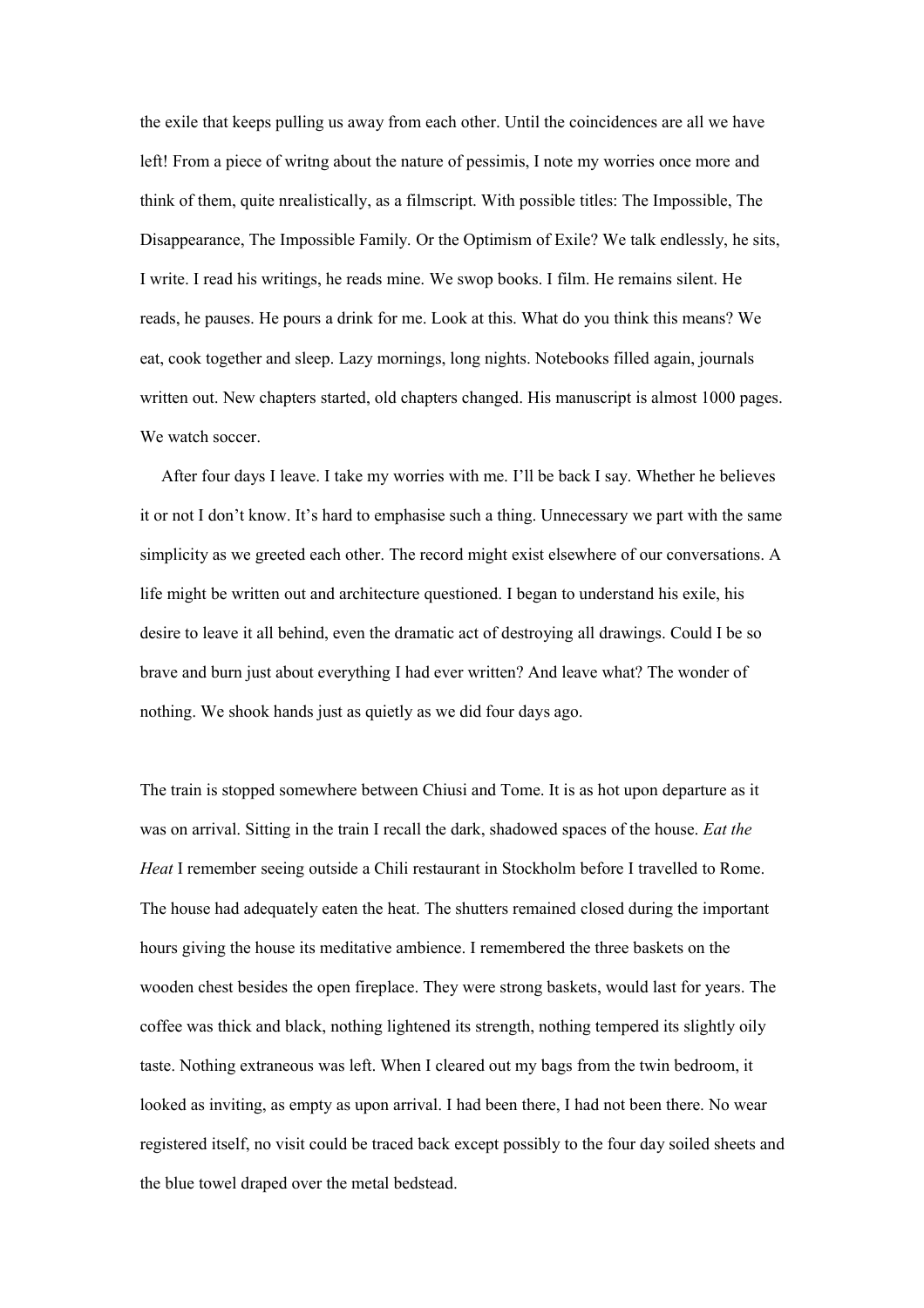I was taken to the station by a young boy in the ubiquitous Fiat. He attends Siena University and had just completed an exam in English. However his English is studied, prepared for the written exam only and we struggle to make any real conversation. Little more than three days earlier with his grandmother. We didn't say much before I left. The passenger and the architect-in-exile. The last hour was spent with the architect reading Hermes Trismegustus and me leafing through Gianni Vattimo's book *The End of Modernity*. The idea of weak thought, weak thinking interested me and I made a mental note to follow it up. One comment before I left made me wonder whether he expected the impossible. Of every writer or book we had discussed, there were always failures. Was a writer to be found, I thought, a thinker that could ever be agreed with? And why would this be necessary? Was there a writer with whom the coincidences had to be near perfect? 'Vattimo has some strange ideas on culture, believes it to be a contemporary structure of religion.' His look upwards over glasses slightly suggested I should agree with him. I was emptied. I had no knowledge to agree or disagree. I could not find it strange nor worry whether this was a contemporary structure of religion. Instead I remained silent and then offered to prepare our last pasta salad for lunch before the driver arrived.

 I quickly threw the pasta salad together: oil, pesto, tomato, mozzarella and some local sausage meat. It took no more than a couple of minutes whilst I attempted to think about the 'end of modernity' from what little I knew. 'I've learnt something from you ' he said. And I looked up. How was that possible? A man writing a 1000 page manscript on philosophy and architecture! 'I'd never thought of using cold pasta this way,' he continued. The humour and warmth of it added with the half smile that I was getting used to. 'Of course besides the other things I have learnt from you.' Added later after a pause it could only sound a little artifical and forced and we both laughed. I preferred the possibility of being remembered however briefly for the pasta salad rather than the confused notions about nihilism, existentialism and worried thoughts about a misunderstood and incomplete modernity tat had filled our days.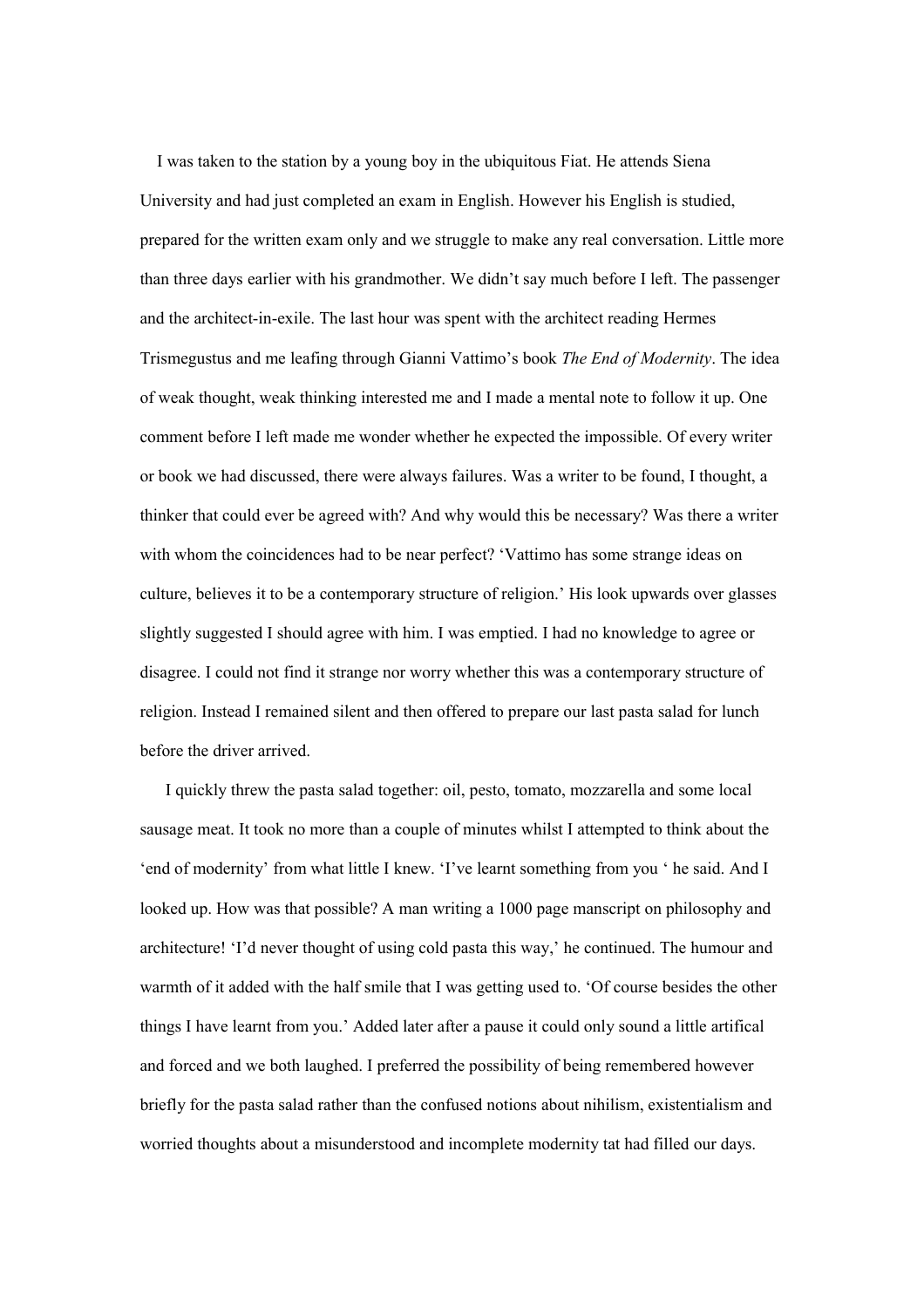Near Milano now, there is haze to be seen from the plane. A later plane, this being Italy, allowed me to try and begin the book on *Contemporary Treachery.* It was difficult to get past the opening remarks for a book which so openly invited instability. But it seemd unnecessary to read on. I made a quick mental note of the worries as I saw them right now, knowing they would alter as I took the back seat on the plane and found some space to be alone. Had our disbelief collided? Did we disbelieve the same things? What in our reactions was similar and what resistance could we use against others who disbelieve us? What flaw in my own argument have I missed which will make our lives irrelevant to each other, and life and architecture once more diverge. No photos, no T-pot, no Lapsang Souchong tea, no interruptions, nothing but coffee, books, philosophy and the thrill of the next worry.

 I sit in Piazza Navona trying to take in breath after sitting in the Pantheon. After watching for some minutes everyone in the Pantheon it felt difficult to come down or back to earth after living fraudulently. For anyone noticing this, even the architect in his vineyard, there may of course be nothing more than naivety in this realisation. Inside, the answer is one of humility. Or then, if one had ignored history so consistently, stupidity. It is possible to have flirted with cities in just the same way as we have flirted with other thinkers. We have not done much with either but they still serve us a momentary understanding of life. Rome is to me part of my own joke knowledge, left aside as if modernity could remove the need to understand its past, the need to understand any past. A random visit to the world might be all that is left us.

 I arrived into Rome at about 4 in the afternoon and began walking at 5.45 returning to the hotel at 10.45. Using the priorities of Rome's past as a route, The Colloseum, then St.Peter's finally the Spanish Steps. But Rome's fascinations showed no break between leaving The Colosseum and arriving at St Peter's. The city trawled, St Pozzo's ceiling left behind, the train to the airport took 30 minutes again.

 The splendid melancholy of the North invited me back once more. The truancy from my family began to pain me. I began to think I knew what the architect felt, why he left his own country Finland and what exile was. For what is the relief of pain in having nothing more to say, and not having to write books or building buildings in order to prove it. How much exile